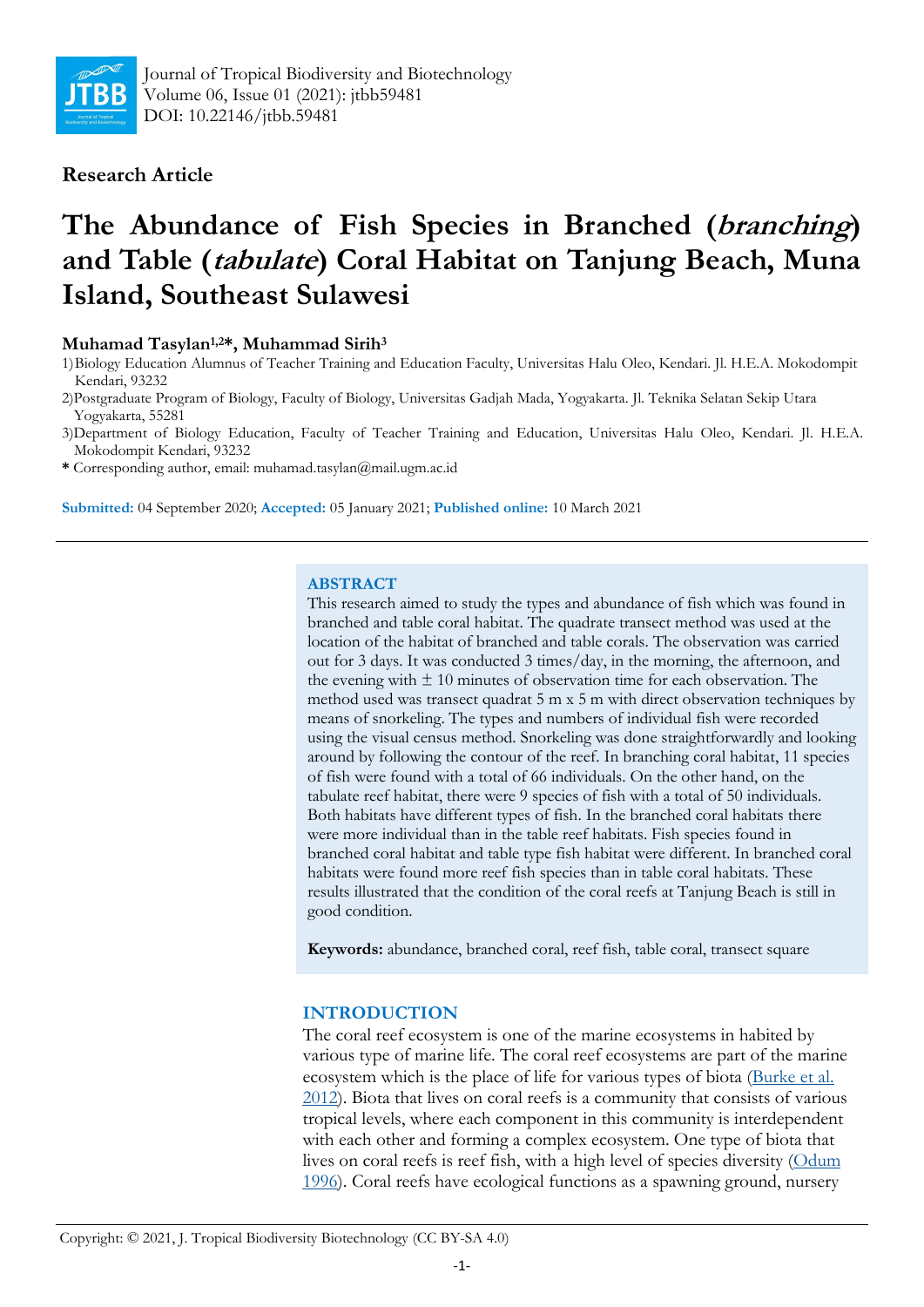ground, and feeding for reef fish. Therefore the damage of coral reefs will affect the diversity and abundance of reef fish.

Corals have a variety of different growth forms. Various types of coral growth are affected by the intensity of sunlight, current waves, and sediment. The form of stony coral growth is divided into Acropora and non-Acropora corals. This type of branching coral is a type of *Acropora* coral ([English et al.](#page-6-0)  [1994\)](#page-6-0). Branched coral is a type of coral with longer branches like tree branches. One type of branching coral is *Acropora abrolhosensis*. Table coral is a branching coral with a horizontal and flat direction like a table. This coral is supported by a rod that is centered or resting on one side which forms a flat angle. One type of table coral is *Acropora latistella* ([Veron 2000\)](#page-6-0).

The current condition of coral reef ecosystems in various territorial waters in Indonesia is in quite a rapid degradation. Southeast Sulawesi until 2016 having serious damage to coral reefs, around 80% of coral reefs are in a severely damaged condition (Department of Marine Affairs & Fisheries of [Southeast Sulawesi Province 2016\)](#page-5-0). The condition of coral reefs in Indonesia was around 6.39% in the very good condition level, 23.40% good, 35.06% damaged, and 35.15% in very critical conditions ([Giyanto et al. 2017\)](#page-6-0).

Tanjung Beach is one of the coastal areas in the Tongkuno district of Muna Regency, Southeast Sulawesi which is bordered by Buton Strait and has quite high fisheries resources, where around 80% of the people in this area work as fishermen. We identified there were four types of corals in Tanjung Beach. There was growth type with ramified (branching), solid growth type (massive), leaf type (foliose), and table form (tabulate). Coral growth type on the coast of Tanjung is dominated by branching form and the shape of table corals that are still in good condition ([Department of](#page-5-0)  [Marine Affairs & Fisheries of Southeast Sulawesi Province 2016\).](#page-5-0)

This is related to the interest of various species of fish in certain coral habitats that provide a variety of needs such as, places to find food, shelter, breeding places, and others. The presence of fish species against certain coral habitats may also be related to fluctuations in environmental conditions. Several studies reveal that the factors that influence the presence of fish (community structure and abundance of fish) in a reef community include a high and low percentage of coral cover [\(Bell & Galzin 1984\).](#page-5-0) Besides the physical condition of the waters such as currents, brightness, and temperature were greatly affect the existence of reef fish ([Nybakken &](#page-6-0)  [Bertness 2005\).](#page-6-0)

The purpose of this study was to determine the types and abundance of fish found in branched coral habitat and table coral habitat.

## **MATERIALS AND METHODS**

#### **Materials**

#### Animals

Fish species are found in branched coral habitats and reef fish species in tabulated reef habitats on Tanjung Beach, Muna Island Southeast Sulawesi.

#### **Instruments**

In this study, instruments used were boats or canoes as transportation during observation, GPS (Global Position System) to determine the coordinates of the research location, underwater writing instruments (water proof) to record observational data, underwater cameras to take documentation pictures, hand refractometer to measure sea water salinity, thermometer to measure sea water temperature, roller meter, and ping pong ball to measure current velocity, raffia rope to make square plots in coral reef communities, and coral fish identification book for identification.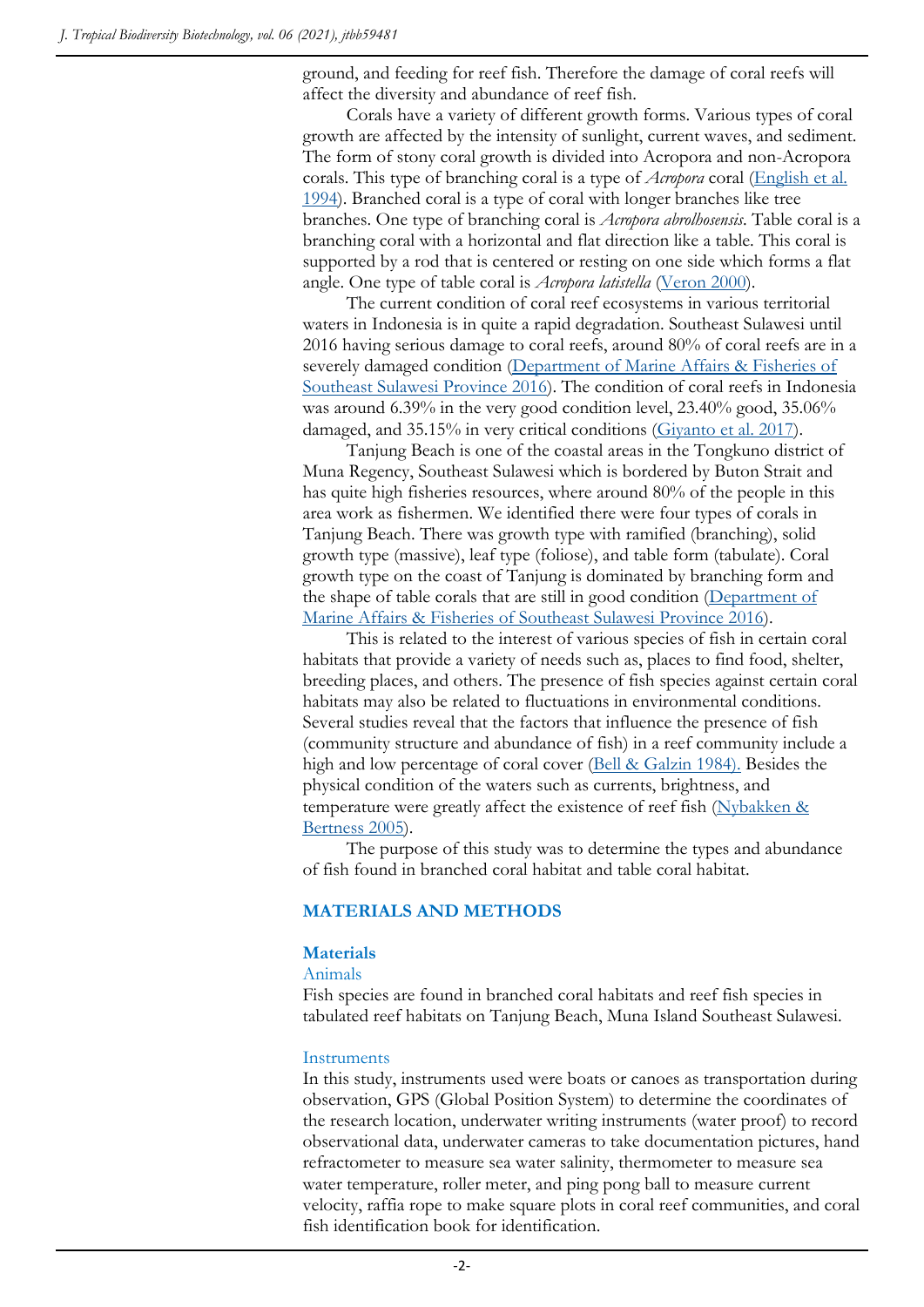#### **Methods**

This research was conducted from December 2017 to January 2018. The coordinate points of coral fish observation in branching coral habitats are 05<sup>o</sup> 36'42.5 LS and 122<sup>o</sup> 42'59 BT, observation of coral fish in table coral habitats, namely 05<sup>o</sup> 36'42.5 LS and 122<sup>o</sup> 44'51 BT (Figure 1).

Data collection for reef fish was carried out using the quadrat transect method 5 m x 5 m. Observation of reef fish using a visual census method by snorkeling on the surface of the water straight ahead and following the contour of the reef (poking left and right) ([English et al. 1994\).](#page-6-0) The visual census was carried out for 3 days, in which 3 observations/day, namely morning, afternoon, and evening, with a length of observation of  $\pm 10$ minutes for each observation. Fish found during the visual census were documented, their species observed and the number of each individual was counted.

The collected data analyzed quantitatively, which was measured against the parameters of the reef fish community, namely the abundance and Similarity Index (IS) ([Muller-Dumbois & Ellenberg 1974\).](#page-6-0)



**Tabulate Coral Habitat** 

**Figure 1.** Research location for reef fish in Tanjung Beach, Muna Island, Southeast Sulawesi.

## **RESULTS AND DISCUSSION**

#### **The physical condition of the environment at Tanjung Beach**

Physical environmental condition is one of the indicators that greatly affect the life and survival of various biota. Based on the results of the survey, the condition of the coral at Tanjung beach was dominated by 2 types of coral, namely the type of branching coral (branching) and the type of table coral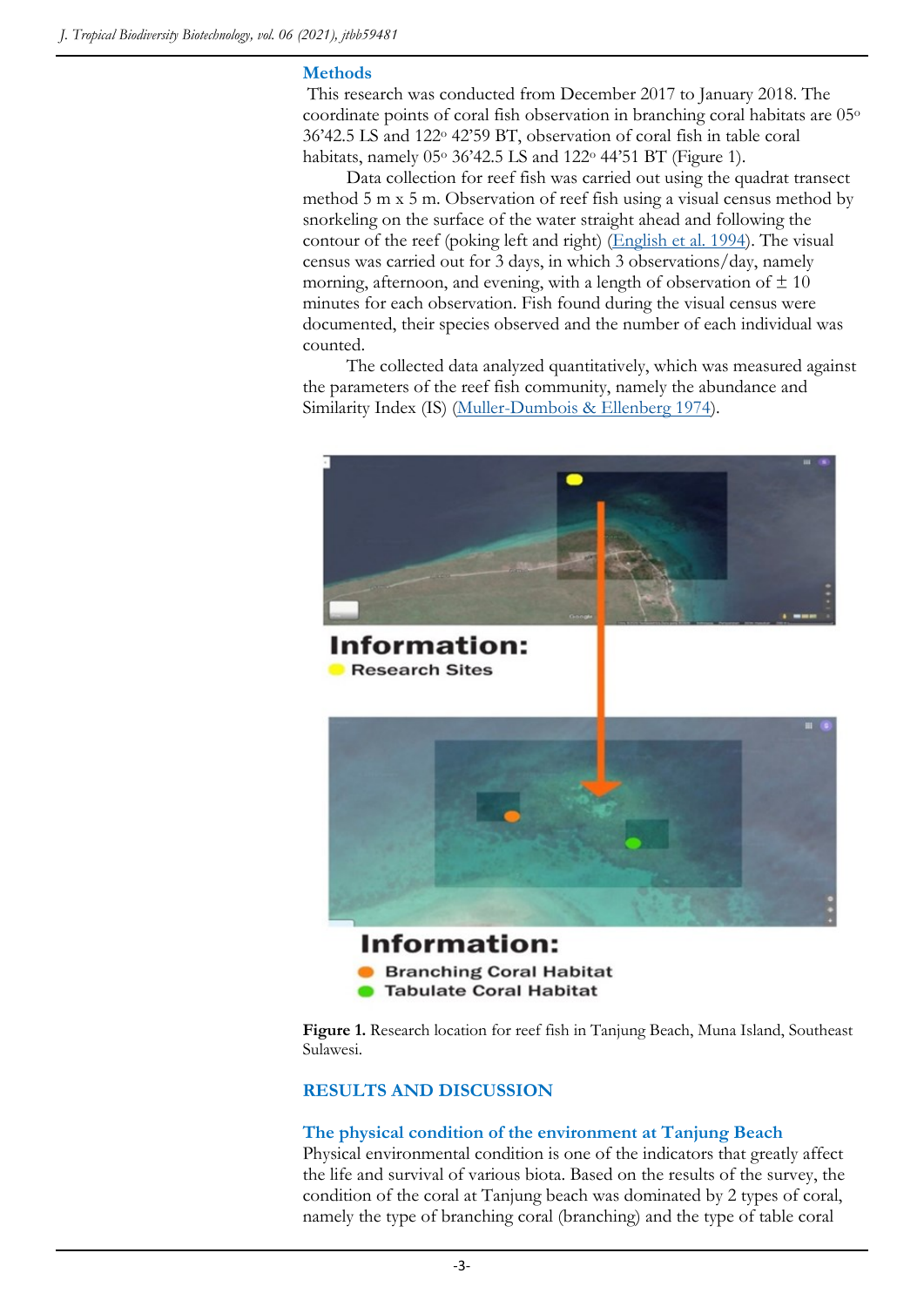(tubulate). The existence of several types of reef fish in the community of table and branching corals is certainly influenced by water conditions or environmental parameters. Physical environment parameters for branching and tubulate coral types include water temperature, current velocity, and salinity. Environmental parameters measured in branching and tabulate coral habitats are presented in Table 1.

|     | Location           | Parameters           |                   |                            |
|-----|--------------------|----------------------|-------------------|----------------------------|
| No. |                    | Water<br>Temperature | Salinity<br>(0/0) | Current speed<br>$(m s-1)$ |
| 1.  | Branching<br>Coral | 31                   | 31.88             | 0.20                       |
| 2.  | Tabulate<br>`oral  | 30                   | 31.00             | 0.21                       |

**Table 1.** The Measurement result of environmental parameters in the research location.

The physical condition of the environment in branching coral habitat (branching) and table reef habitat (tabulate) relatively has similar measurements. The physical condition of these waters is still in the optimal range of marine life to survival, especially reef fish. The optimal temperature for the reef fish to grow is between 25-32 °C, this temperature range is generally found in tropical climates such as Indonesia [\(Whitten et al. 1984\).](#page-6-0) The classified current speeds into several categories, very fast  $(>1 \text{ m/sec})$ , fast (0.5-1 m/sec), moderate (0.25-0.5 m/sec), slow (0.1-0.2 m/sec) and very slow (<0.1 m/sec) [\(Laevastu & Hayes 1982\).](#page-6-0) The currents can spread fish larvae as well as the food for reef fish such as plankton and currents scatter eggs and also larvae of various aquatic animals to reduce food competition with their mothers ([Koesoebiono 1981\).](#page-6-0)

#### **Fish species found in branching and tabulate coral habitat**

The highest presence and abundance were found in branching coral habitats compared to table coral habitats. 11 species of branching corals and 9 species of table corals were found. Fish species found in branching and tabulate coral habitat were presented in Table 2.

| Family         | Name of Species            | <b>Branching</b><br>Coral | Tabulate<br>Coral |
|----------------|----------------------------|---------------------------|-------------------|
|                | Amblyglyphidodon curacao   | 12                        | 8                 |
| Pomacentridae  | Amblyglyphidodon aureus    |                           | 5                 |
|                | Dischistodus melanotus     |                           | 5                 |
| Siganidae      | Siganus vulpinus           | 4                         | 5                 |
| Pomacanthidae  | Chaetodontoplus mesoleucus | 5                         |                   |
| Chaetodontidae | Heniochus varius           | $\overline{4}$            |                   |
|                | Chaetodon triangulum       |                           | 3                 |
|                | Cheilinus fasciatus        | 5                         |                   |
| Labridae       | Halichoeres chloropterus   |                           | 11                |
|                | Thalassoma lunare          |                           | 8                 |
|                | Scarus bleekeri            | $\overline{4}$            |                   |
| Scaridae       | Scarus schlegeli           |                           | 3                 |
|                | Scarus Oviceps             |                           | 2                 |

**Table 2.** Fish species found in branching and table reef habitat.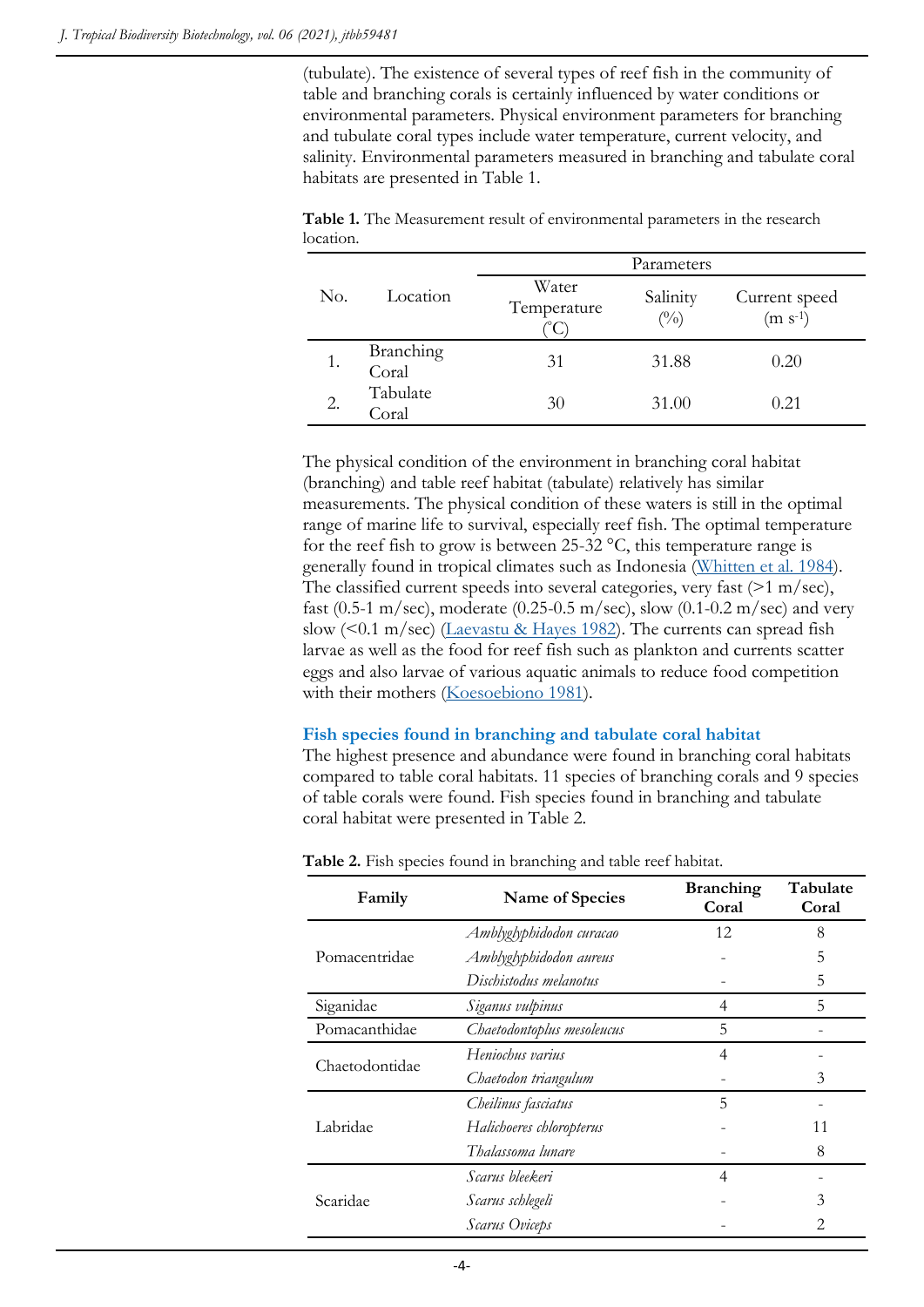| Family       | Name of Species                | <b>Branching</b><br>Coral | Tabulate<br>Coral |
|--------------|--------------------------------|---------------------------|-------------------|
|              | Lutjanus biguttatus            | 5                         |                   |
| Lutjanidae   | Lutjanus monostigma            | 3                         |                   |
|              | Apogon chrysopomus             | 12                        |                   |
| Apogonidae   | Cheilodipterus artus           | 8                         |                   |
| Nemipteridae | Scolopsis margaritifera        | 4                         |                   |
|              | Total of individual<br>numbers | 66                        | 50                |

Based on Table 2, 18 species of reef fish were found and divided into 9 families. 11 species of branching corals and 9 species of table corals were found. There were 2 types of reef fish with the highest individual chopping on branching coral types, namely *Amblyglyphidodon curacao* 12 individual and *Apogon chrysopomus* 12 individual. On the other hand, there were 3 types of reef fish with the highest individual chopping on table coral, namely 11 individuals of *Halichoeres chloropterus*, 8 individuals of *Amblyglyphidodon curacao*, and 8 individuals of *Thalassoma lunare*.

The discovery of several species of fish with various individual numbers in the branched corals habitat can illustrate that there are a lot of micro habitats in branching corals. This allows these reef fish to use them together based on their needs such as spawning, foraging, and protection. Besides, the complex form of corals, branched, and the cavernous structure makes this type of coral attractive for fish to form their colony (Allen 1997; [Thresher 1984\).](#page-6-0)

Based on Table 2, there are 2 types of fish found in these 2 types of coral. These two species of fish are *Amblyglyphidodon curacao* and *Siganus vulpinus.* From this result observation *Amblyglyphidodon curacao* and *Siganus vulpinus* conjectured attracted with branching coral habitat and tabulate coral habitat. The species of reef fish would show a preference or suitability to the two habitats, it means the suitable habitat determines the abundance of these fish ([Rondonuwu 2014\)](#page-6-0).

The fish preference for certain habitats causes species diversity in coral reefs ([Triana 2004\).](#page-6-0) The complexity of habitat structure and environment of coral reefs plays an important role in the structure of the reef, therefore, fish communities enabling to share a habitat with many species and the existence and resilience of a fish species in one or more habitats depending on the habitat carrying capacity ([Chabanet et al. 1997;](#page-5-0) [Lee & Shin 2013\)](#page-6-0).

#### **The fish similarity index in branching and tabulate coral habitat**

The similarity index analysis of reef fish species in branching and table coral habitats showed very different results. The results of the index calculation of fish species similarity between branched coral habitat (branching) and table reef (tabulate) are presented in Table 3.

**Table 3.** Similarity and dissimilarity index of branching and tabulate coral habitat.

| IS/ID                  | <b>Branching Coral</b> | <b>Tabulate Coral</b> |
|------------------------|------------------------|-----------------------|
| <b>Branching Coral</b> |                        | 79.31                 |
| Tabulate Coral         | 20.69                  |                       |

Based on Table 3, the Similarity Index (IS) value between types of fish in branched coral habitat and table coral habitat was obtained 20.69. The results of analysis about the similarity of coral fish communities by using the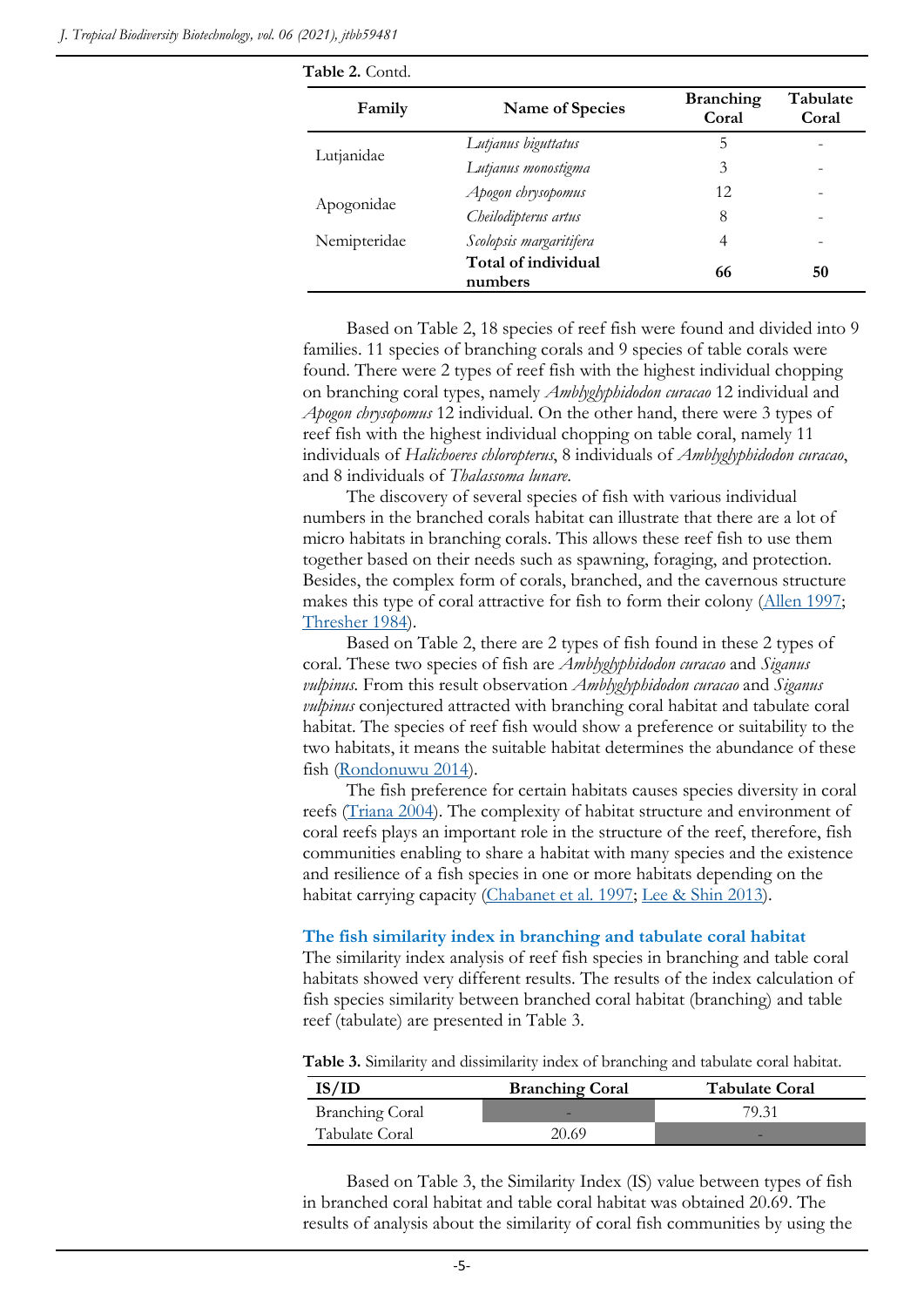<span id="page-5-0"></span>similarity coefficient (Similarity) of Sorensen show that the similarity of the community is relatively different in branching coral habitat and tabulate coral habitat. The similarity value  $\leq 50\%$  or 0.49  $\leq 0.50$  there are differences in community structure from the two coral habitats ([Odum 1996\).](#page-6-0) This means, a low similarity index showing an indication that the types of fish occupied in branched coral habitat and table coral habitat are not the same. This means that the calculation of the similarity index aims to compare the composition and variations in the quantitative value of species at a location or habitat. This proves that the structure of the habitat complexity of branching and table corals in the research location is still in good condition [\(Ford et al](#page-6-0)*.*  [2017\)](#page-6-0).

## **CONCLUSION**

In branching coral habitat founded 11 species of fish. *Amblyglyphidodon curacao*  and *Apogon chrysopomus* are types of fish that have the highest individual numbers that were 12 species, while *Lutjanus monostigma* is a type of fish that has the lowest number of individual counts, namely 3. In the tabulate coral habitat, 9 species of fish were found. There are 3 types of fish with the highest individual number namely *Halichoeres chloropterus* 11 species, *Amblyglyphidodon curacao* 8 species, and *Thalassoma lunare* with 8 species. Conversely, the lowest individual numbers were *Chaetodon triangulum* and *Scarus schlegeli,* each of them with 3 species, and *Scarus oviceps* with 2 species. The Similarity index of fish in branching coral habitat and tabulate coral habitat is 20.69%. These results illustrate that the condition of the coral reefs at Tanjung Beach is still in good condition.

## **AUTHORS CONTRIBUTION**

MT conduct research in the field, collected and analyzed the data and wrote the manuscript. MS guides and designs studies and carries out fieldwork.

## **ACKNOWLEDGMENTS**

Our thanks belong to Prof. Dr. Tjut Sugandawaty Djohan, S.Si., M.Sc. who have taken her time for perfecting and correcting our results. Also, I thank Mr.Irman, S.Si. as my best friend and at once become my mentor when conducting this research. The ecology laboratory assistants Achmad Mustofa Huda and Adib Muhammad Ahsan for helping me in completing my research.

## **CONFLICT OF INTEREST**

The authors declare there is no conflict of interest.

## **REFERENCES**

- Allen, G.R., 1999, *Marine Fishes of Tropical Australia and South East Asia*: *A Field Guide for Angler and Diver*, 1nd Edition, Western Australia Museum.
- Bell, J.D., & Galzin, R., 1984, 'Influence of live coral cover on coral-reef fish communities, *Marine Ecology Progress Series*, 15, pp.265–274.
- Burke, L., Reytar, K., Spalding, M. & Perry, A., 2012, *Menengok Kembali Terumbu Karang yang Terancam di Segitiga Terumbu Karang*, 1nd Edition, World Resources Institut.
- Chabanet, P., Ralambondrainy, H., Amanieu, M., Faure, G., & Galzin, R., 1997, 'Relationships between coral reef substrata and fish', *Coral Reefs*, 16, pp.93–102.

Department of Marine Affairs & Fisheries of Southeast Sulawesi., 2016, *Survei Potensi Terumbu Karang di Sulawesi Tenggara*, Sultra.